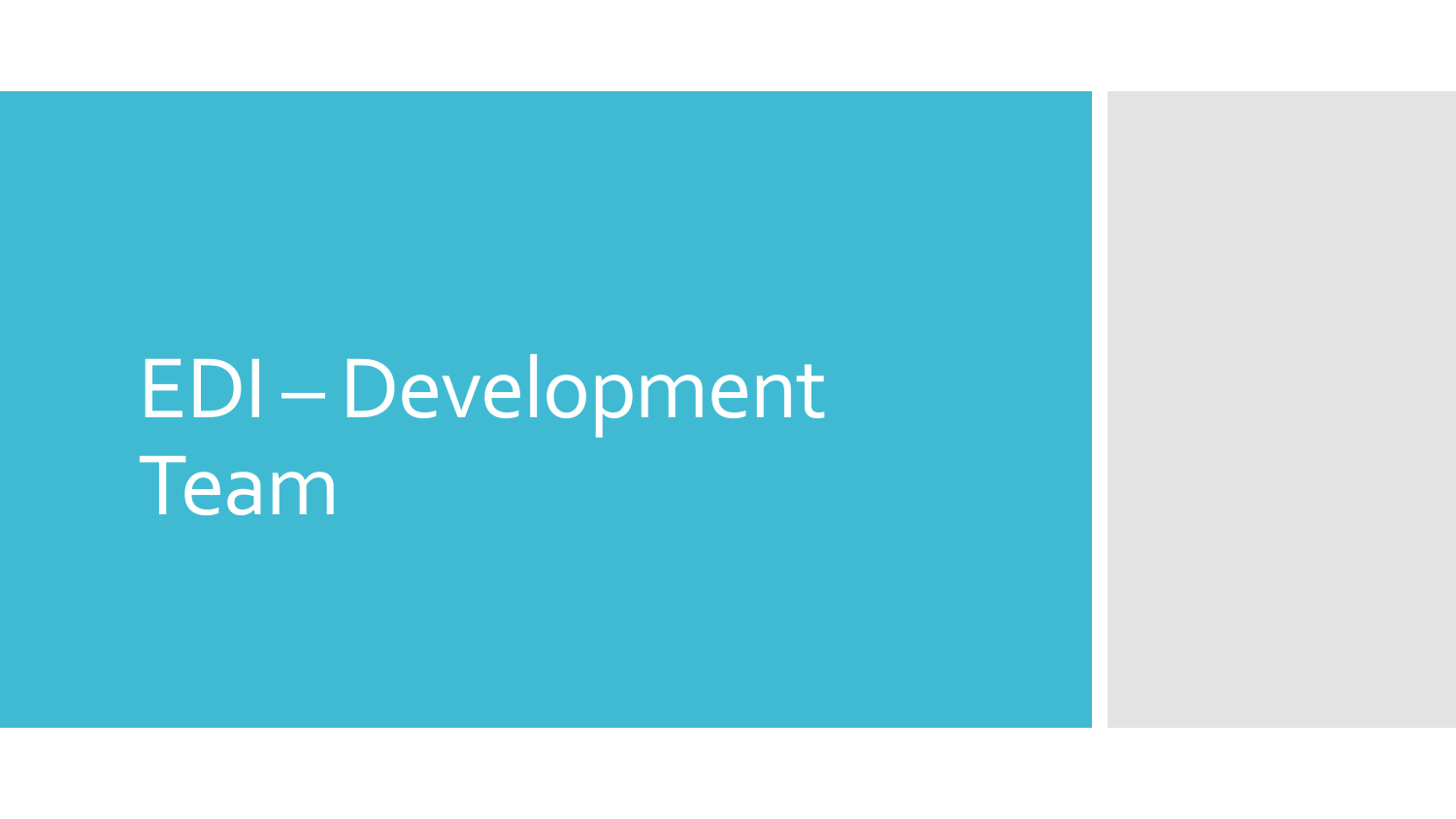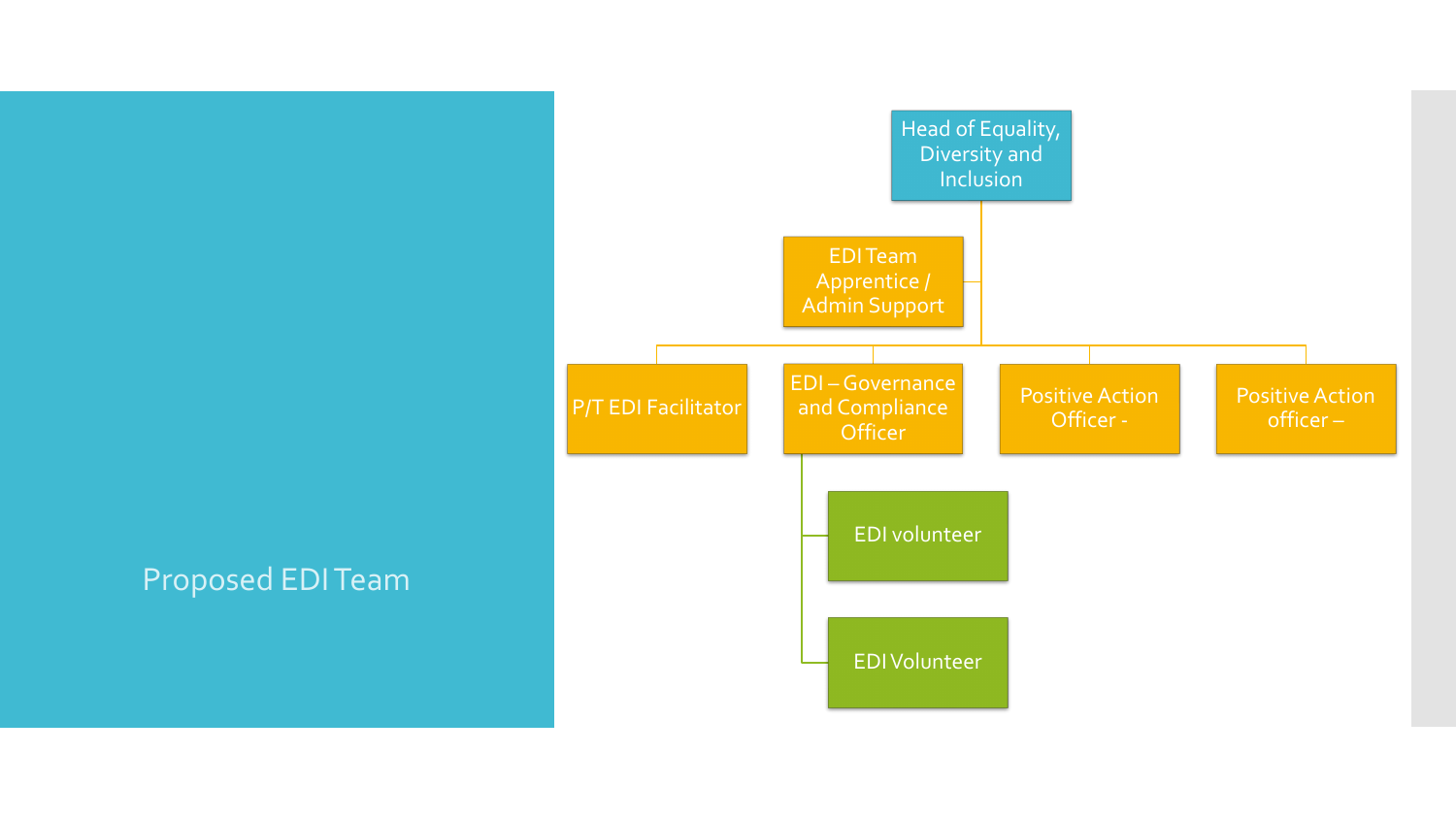## Head of Equality, Diversity and Inclusion

- Development and ownership of Equality, Diversity and Inclusion Strategy
- Representation of force on Regional and National Diversity groups
- Advise and support managers at al levels across the organisation on how best to meet EDI objectives
- Development of EDI Action plan to support EDI strategy
- Responsibility for monitoring and evaluation of progress against strategic aims
- Collaboration with countywide partners to achieve strategic aims
- Support and advice to strategic boards and COT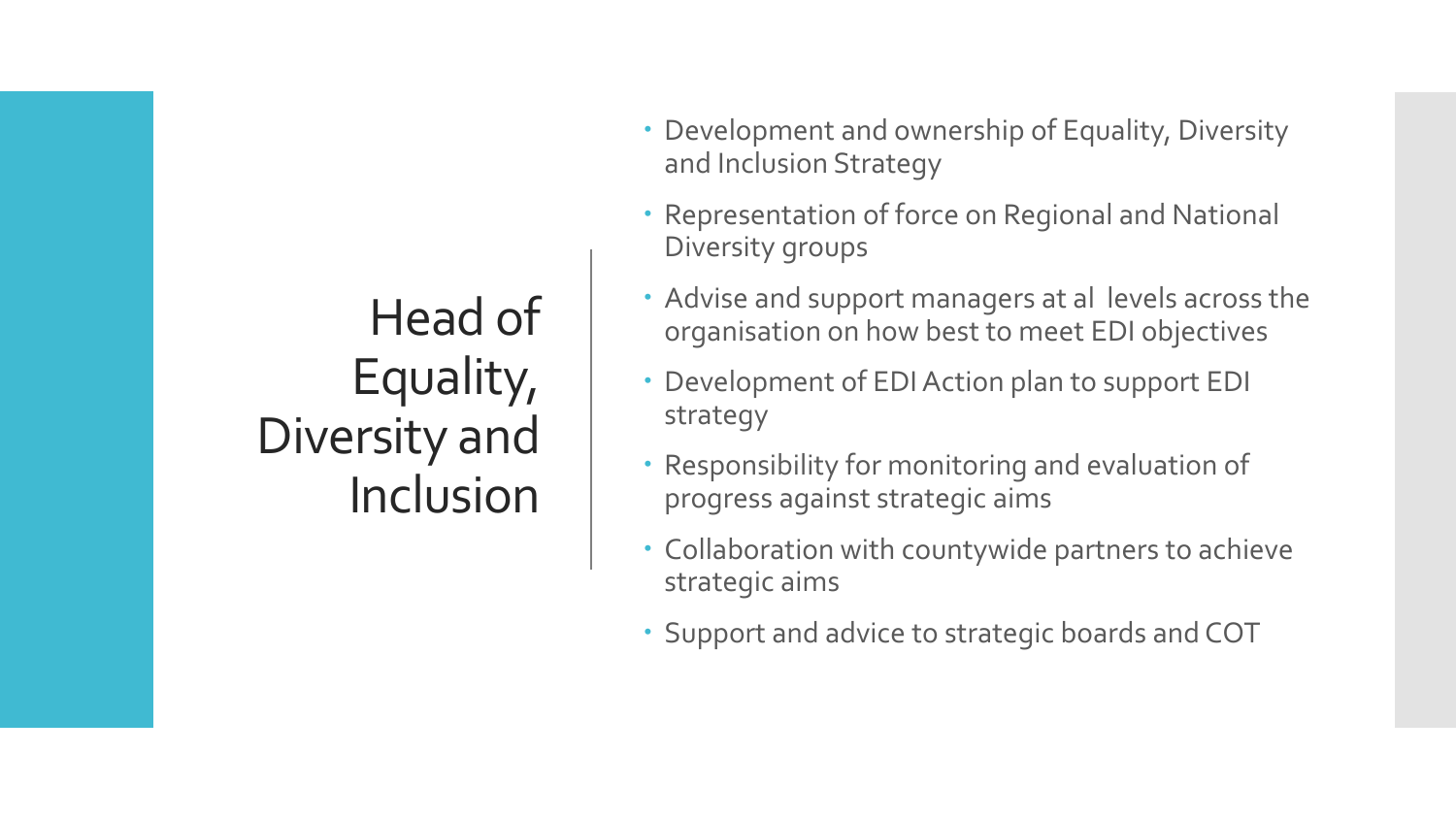# EDI Officer – Governance and **Compliance**

- Equality Act Public Sector Equality Duties
- EDI Annual report Including co-ordination of monitoring data
- Equality Impact Assessment support , review, development and training
- EDI advice to staff and managers
- Delivery of EDI action plan
- To deputise for the Head of EDI as and when necessary
- Co-ordination of frameworks inclusive employers disability confident
- NPCC DEI Toolkit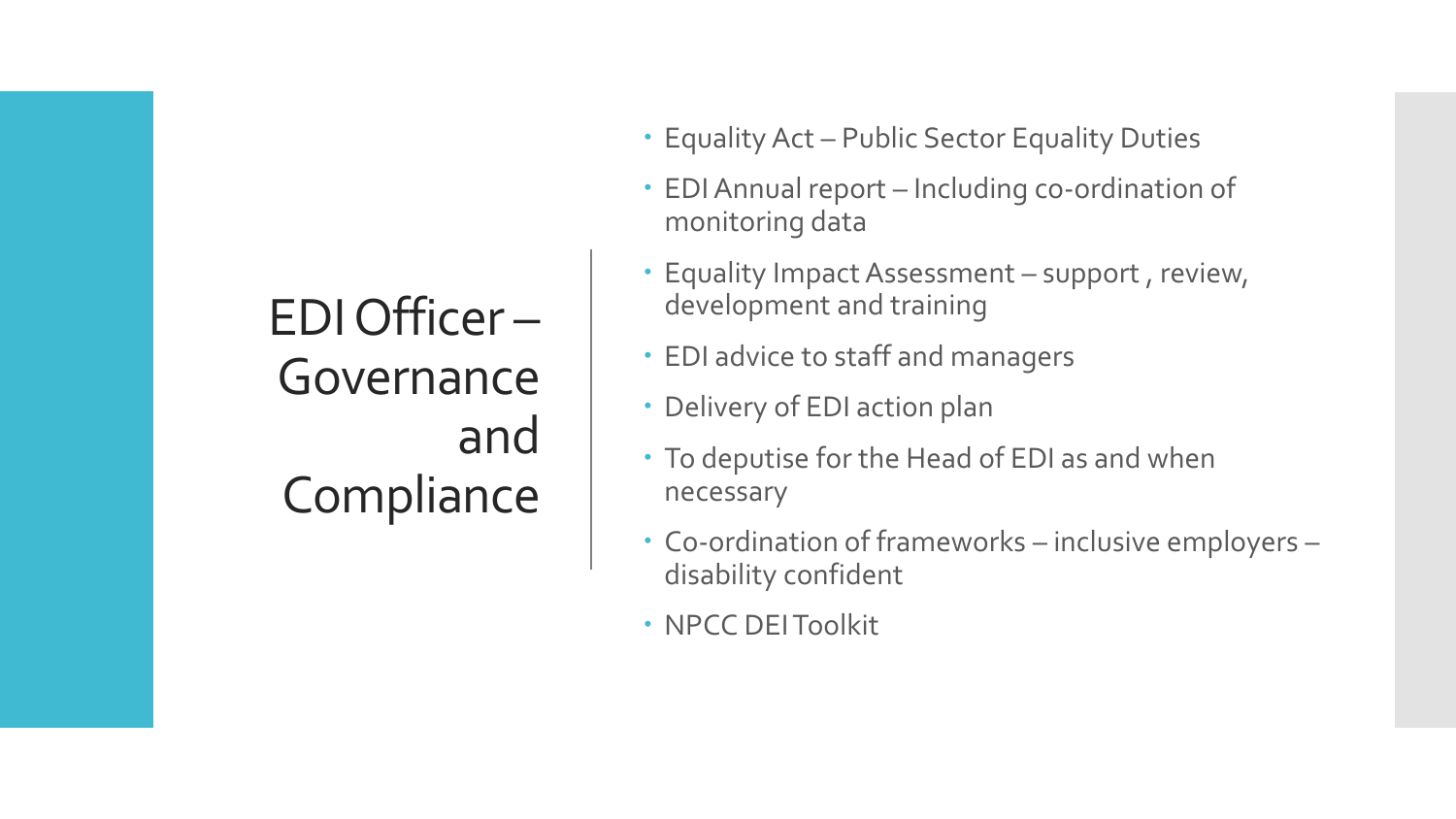## 2 x Positive Action and Engagement **Officers**

- Internal
- Support to Staff groups
- Support to Protected Characteristic leads
- Reasonable adjustment passport
- External
- Recruitment
- Engagement with community groups, schools, faith groups etc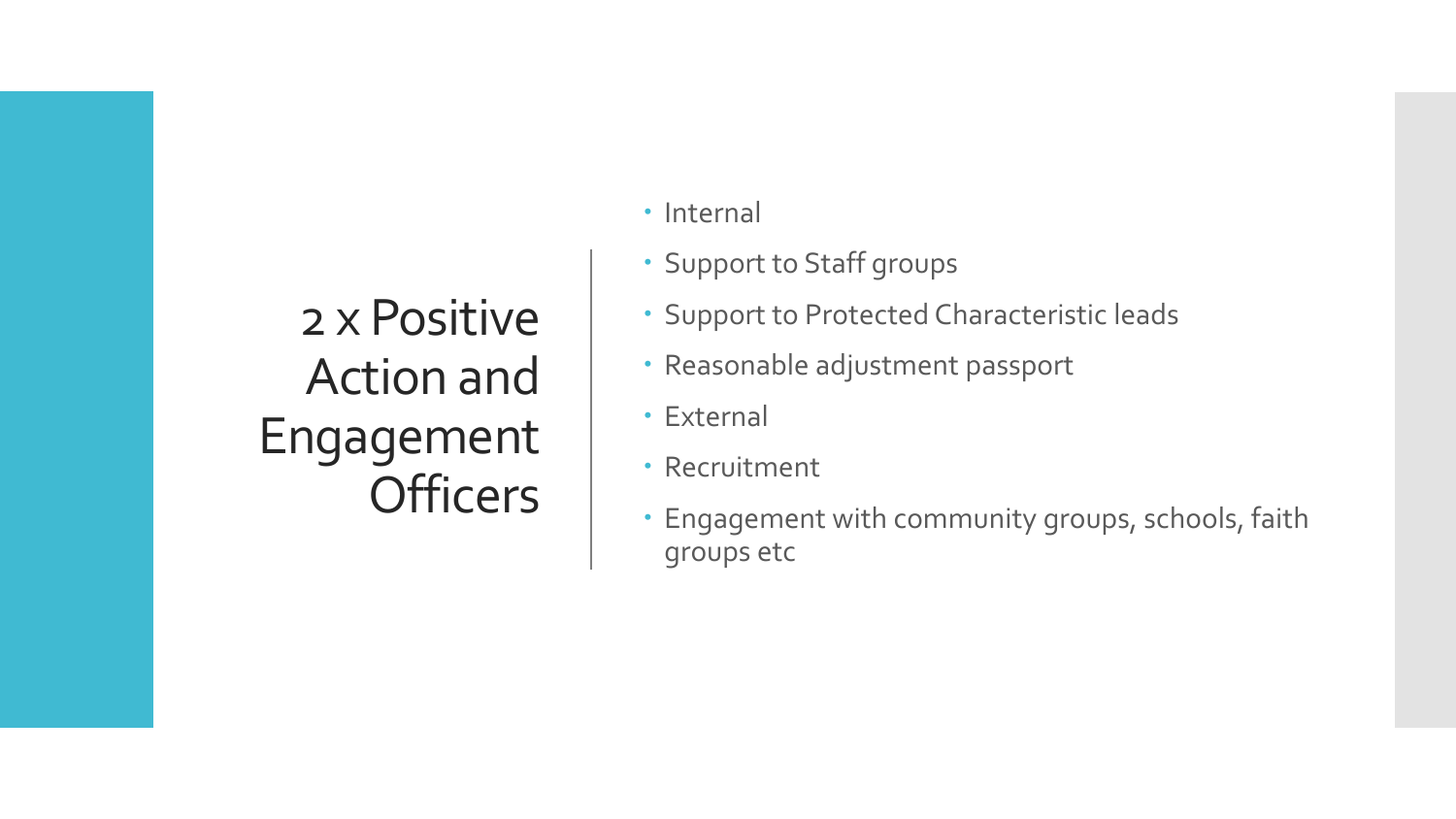## P/T EDI facilitator

- Development of broad range of EDI related materials in multiple formats
- Supporting training officers to mainstream EDI into all relevant training courses
- Engagement with community members to develop 'lived stories'
- Drop in workshops
- Podcasts
- Briefings
- **· Sharing of positives stories**
- Promotion of mutual respect.
- Diversity calendar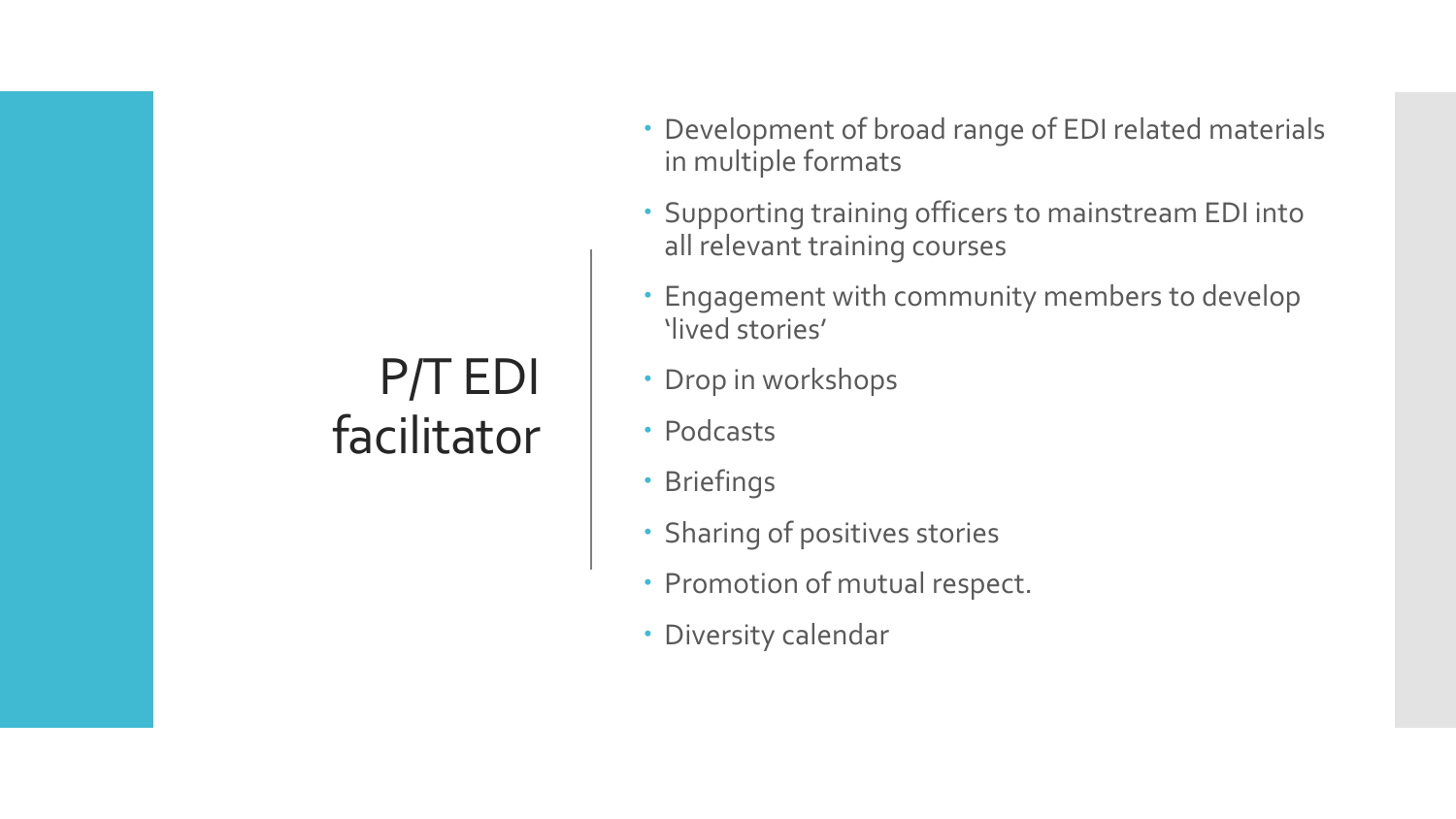

#### ADMIN SUPPORT TO EDI TEAM

#### ADMIN SUPPORT TO STAFF NETWORK

#### ADMIN OF PEGASUS SCHEME

### EDI Admin Support –Apprenticeship